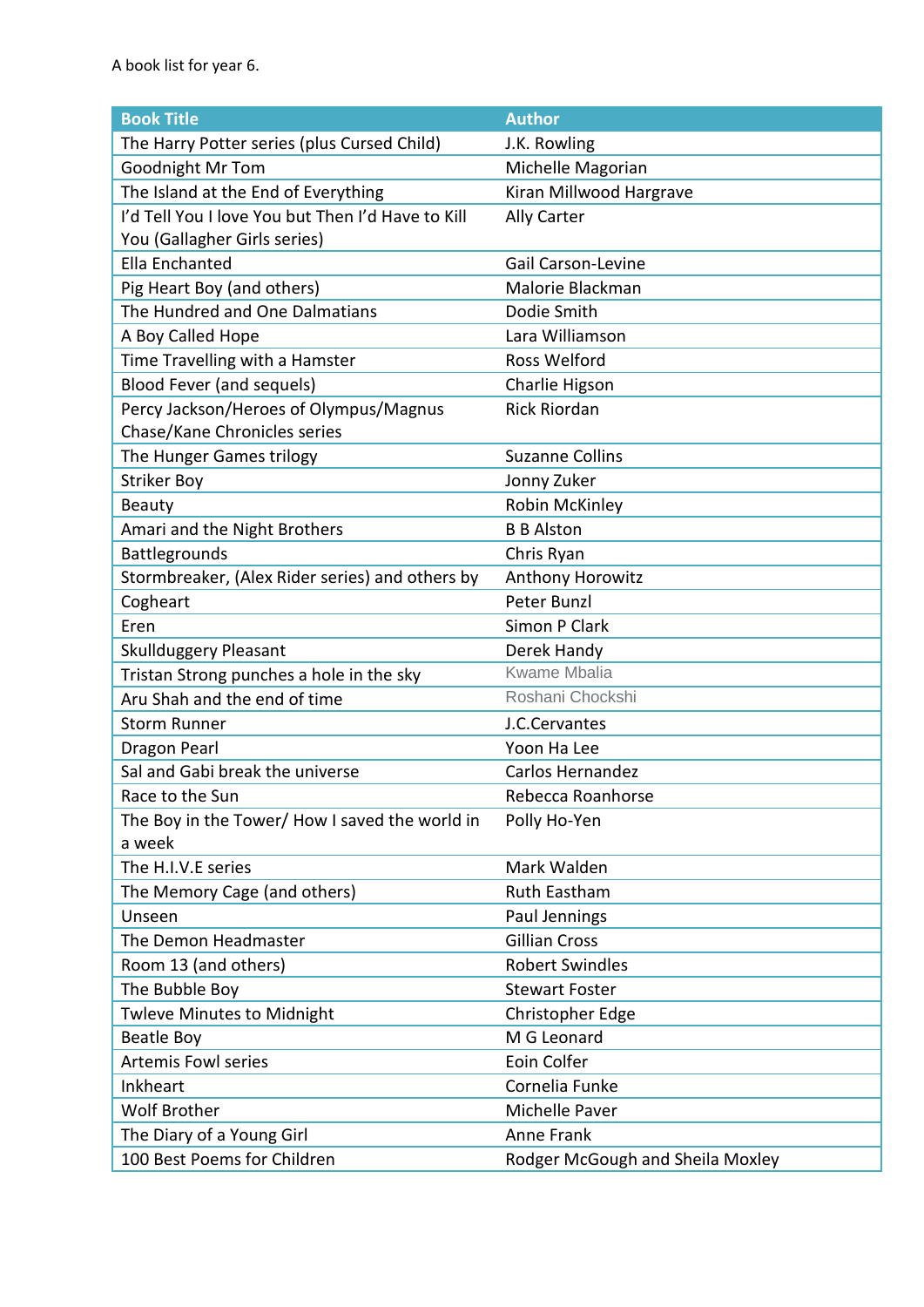| Goodnight Stories for Rebel Girls<br>Elena Favilli<br>His Dark Materials (and sequels), Clockwork<br>Phillip Pullman<br>The Silver Sword<br>Ian Serrailer<br>A Pocketful of Stars<br>Aisha Busby<br>There's a Boy in the Girl's Bathroom<br>Louis Sachar<br>Murder Most Unladylike<br><b>Robin Stevens</b><br>Narnia series<br>C.S. Lewis<br><b>Artichoke Hearts</b><br>Sita Brahmachari<br>The fastest boy in the world (and others)<br><b>Elizabeth Laird</b><br>The squad (and others by)<br><b>Tom Palmer</b><br>Up on Cloud Nine<br>Anne Fine<br>The Bread Winner<br>Deborah Ellis |
|-----------------------------------------------------------------------------------------------------------------------------------------------------------------------------------------------------------------------------------------------------------------------------------------------------------------------------------------------------------------------------------------------------------------------------------------------------------------------------------------------------------------------------------------------------------------------------------------|
|                                                                                                                                                                                                                                                                                                                                                                                                                                                                                                                                                                                         |
|                                                                                                                                                                                                                                                                                                                                                                                                                                                                                                                                                                                         |
|                                                                                                                                                                                                                                                                                                                                                                                                                                                                                                                                                                                         |
|                                                                                                                                                                                                                                                                                                                                                                                                                                                                                                                                                                                         |
|                                                                                                                                                                                                                                                                                                                                                                                                                                                                                                                                                                                         |
|                                                                                                                                                                                                                                                                                                                                                                                                                                                                                                                                                                                         |
|                                                                                                                                                                                                                                                                                                                                                                                                                                                                                                                                                                                         |
|                                                                                                                                                                                                                                                                                                                                                                                                                                                                                                                                                                                         |
|                                                                                                                                                                                                                                                                                                                                                                                                                                                                                                                                                                                         |
|                                                                                                                                                                                                                                                                                                                                                                                                                                                                                                                                                                                         |
|                                                                                                                                                                                                                                                                                                                                                                                                                                                                                                                                                                                         |
|                                                                                                                                                                                                                                                                                                                                                                                                                                                                                                                                                                                         |
| Bend it Like Beckham<br>Narinda Dhami                                                                                                                                                                                                                                                                                                                                                                                                                                                                                                                                                   |
| No Ballet Shoes in Syria<br>Catherin Bruton                                                                                                                                                                                                                                                                                                                                                                                                                                                                                                                                             |
| The Infinite<br>Patience Agbabi                                                                                                                                                                                                                                                                                                                                                                                                                                                                                                                                                         |
| Alesha Dixon<br><b>Lightning Girl</b>                                                                                                                                                                                                                                                                                                                                                                                                                                                                                                                                                   |
| Kensuke's Kingdom (and others by)<br>Michael Morpurgo                                                                                                                                                                                                                                                                                                                                                                                                                                                                                                                                   |
| <b>Gillian Cross</b><br>The Demon Headmaster                                                                                                                                                                                                                                                                                                                                                                                                                                                                                                                                            |
| Carrie's War<br>Nina Bawden                                                                                                                                                                                                                                                                                                                                                                                                                                                                                                                                                             |
| <b>Charlotte Sometimes</b><br>Penelope Farmer                                                                                                                                                                                                                                                                                                                                                                                                                                                                                                                                           |
| Yassmin Abdel-Magied<br>You Must Be Layla                                                                                                                                                                                                                                                                                                                                                                                                                                                                                                                                               |
| When Hitler stole Pink Rabbit<br><b>Judith Kerr</b>                                                                                                                                                                                                                                                                                                                                                                                                                                                                                                                                     |
| David Almond<br>Skellig                                                                                                                                                                                                                                                                                                                                                                                                                                                                                                                                                                 |
| You are a Champion<br><b>Marcus Rashford</b>                                                                                                                                                                                                                                                                                                                                                                                                                                                                                                                                            |
| <b>Ghost Boys</b><br><b>Jewll Parker Rhodes</b>                                                                                                                                                                                                                                                                                                                                                                                                                                                                                                                                         |
| The Boy at the Back of the Class<br>Onjali Q Rauf                                                                                                                                                                                                                                                                                                                                                                                                                                                                                                                                       |
| The Hobbit and The Lord of the Rings trilogy<br>J.R.R. Tolkein                                                                                                                                                                                                                                                                                                                                                                                                                                                                                                                          |
| The Princess Diaries (first few)<br>Meg Cabot                                                                                                                                                                                                                                                                                                                                                                                                                                                                                                                                           |
| The Edge Chronicles<br><b>Paul Stewart and Chris Riddle</b>                                                                                                                                                                                                                                                                                                                                                                                                                                                                                                                             |
| <b>Marrianne Dreams</b><br><b>Catherine Storr</b>                                                                                                                                                                                                                                                                                                                                                                                                                                                                                                                                       |
| Blitzed!<br><b>Robert Swindells</b>                                                                                                                                                                                                                                                                                                                                                                                                                                                                                                                                                     |
| The Lightning Catcher<br>Clare Weze                                                                                                                                                                                                                                                                                                                                                                                                                                                                                                                                                     |
| <b>Striking Out</b><br>Ian Wright and Musa Okwonga                                                                                                                                                                                                                                                                                                                                                                                                                                                                                                                                      |
| Tom's Midnight Garden<br>Phillippa Pearce                                                                                                                                                                                                                                                                                                                                                                                                                                                                                                                                               |
| <b>Redwall series</b><br><b>Brian Jacques</b>                                                                                                                                                                                                                                                                                                                                                                                                                                                                                                                                           |
| Ann Holm<br>I am David                                                                                                                                                                                                                                                                                                                                                                                                                                                                                                                                                                  |
| Morris Gleitzman<br>Once                                                                                                                                                                                                                                                                                                                                                                                                                                                                                                                                                                |
| <b>Street Child</b><br><b>Berlie Doherty</b>                                                                                                                                                                                                                                                                                                                                                                                                                                                                                                                                            |
| Phillip Ridley<br>Kaspar in the Glitter                                                                                                                                                                                                                                                                                                                                                                                                                                                                                                                                                 |
| Wonder<br>R J Palacio                                                                                                                                                                                                                                                                                                                                                                                                                                                                                                                                                                   |
| Midnight for Charlie Bone<br>Jenny Nimmo                                                                                                                                                                                                                                                                                                                                                                                                                                                                                                                                                |
| Little Women<br>L.M. Alcott                                                                                                                                                                                                                                                                                                                                                                                                                                                                                                                                                             |
| The Ogre Downstairs<br>Dianna Wynn Jones                                                                                                                                                                                                                                                                                                                                                                                                                                                                                                                                                |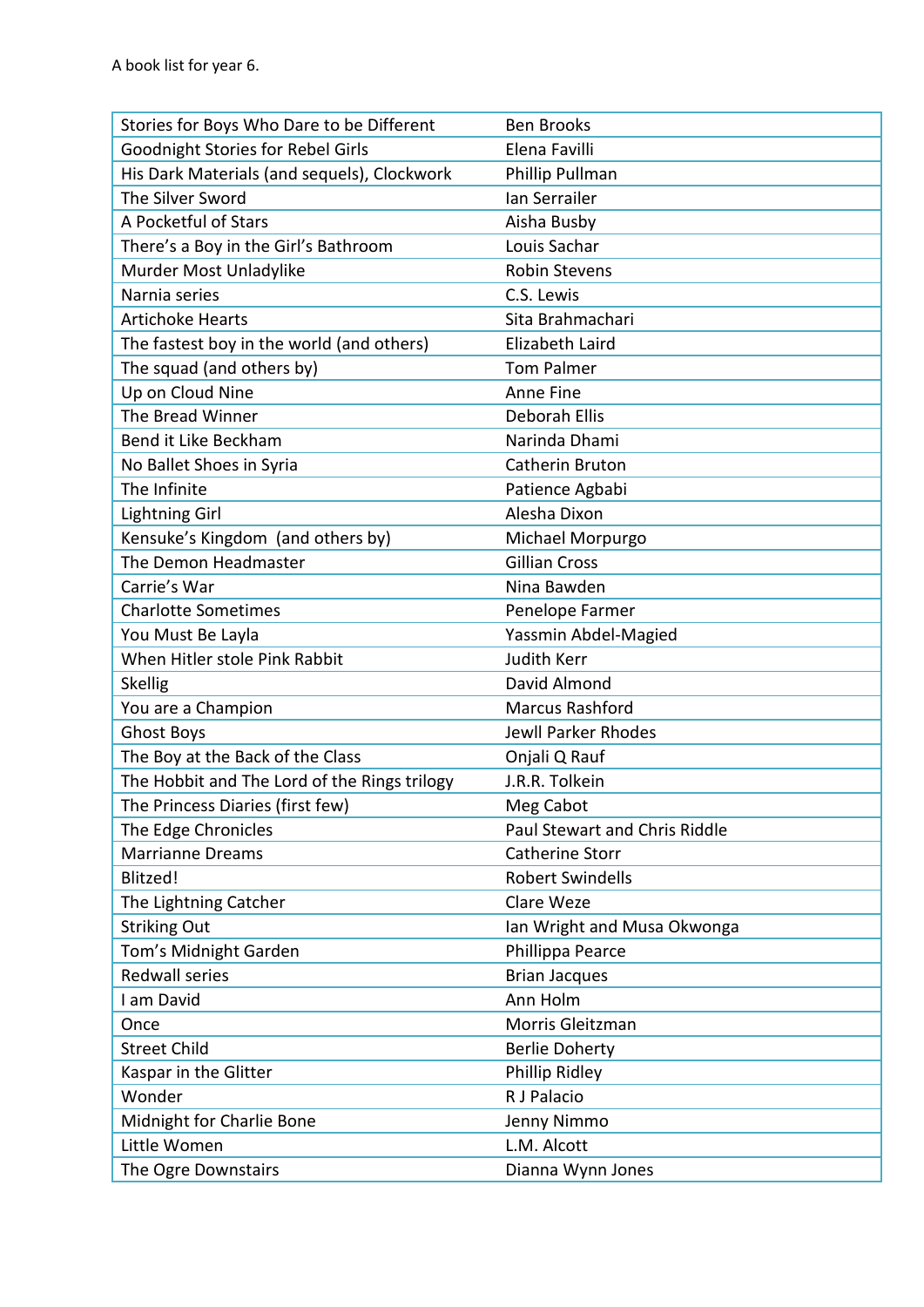A book list for year 6.

| Coraline/The Graveyard Book | Neil Gaiman  |
|-----------------------------|--------------|
| <b>Ghostly Beasts</b>       | Joan Aiken   |
| Journey to the River Sea    | Eva Ibbotson |

This list comprises of books recommended for, and by, previous year 6 classes. Not all of these books will be suitable for you (your adult may wish to read some books before you to check), nor will you like all of them, but this is a good place to get ideas from.

If you enjoy one of these books, or any other, tell other people who you think will enjoy it.

This website is very useful for finding books: [http://www.lovereading4kids.co.uk](http://www.lovereading4kids.co.uk/) or <https://www.booksfortopics.com/year-6>

## **Please DO NOT read:**

Letters from the Lighthouse by Emma Carroll and Journey to Jo'burg by Beverly Naidoo. These will be studied in class. However, I would encourage you to read other books by Emma Carroll. The other books by Beverly Naidoo are more grown up and I would suggest you read them in secondary school.

Books linked to topics:

## WORLD WAR 2 <https://www.booksfortopics.com/ww2>

If you are interested in reading about our history topic of World War 2, here are some recommendations. Please be aware, many of these are sad and have serious themes in them. Please discuss with your parents before reading them whether you and they think that they are right for you to read:

Goodnight Mr Tom - Michelle Magorian (there was also a television adaption of this which is quite old but was very good)

The Messenger Bird- Ruth Eastham (this is an action-adventure thriller set in modern times but talks about code-breaking in the war)

Carrie's War- Nina Bawden

The Lion and the Unicorn-Shirley Hughes (she has others that are also war- themed)

Our Castle by the Sea - Lucy Strange

The Emergency Zoo- Miriam Halahmy

The Buried Crown- Ally Sherrick

Number the Stars- Lois Lowry (this is a beautiful book!)

An Elephant in the Garden- Michael Morpurgo (he has written a lot of war- based books- many are WW1 but there are WW2 ones)

The Silver Sword- Ian Serrailer

When Hitler Stole Pink Rabbit- Judith Kerr

Once- Morris Gleitzman

The Diary of a Young Girl- Anne Frank (a true diary of a young Dutch Jewish girl during WW2) Mohinder's War- Bali Rai

Now or Never: A Dunkirk Story – Bali Ray (part of a series based on true events to highlight the contribution of migrants to Britain)

The Lion above the Door- Onjali Q. Rauf (about remembering the forgotten heroes of WW2) After the war- Tom Palmer (he has other war-themed books; some are WW2 whereas others are WW1)